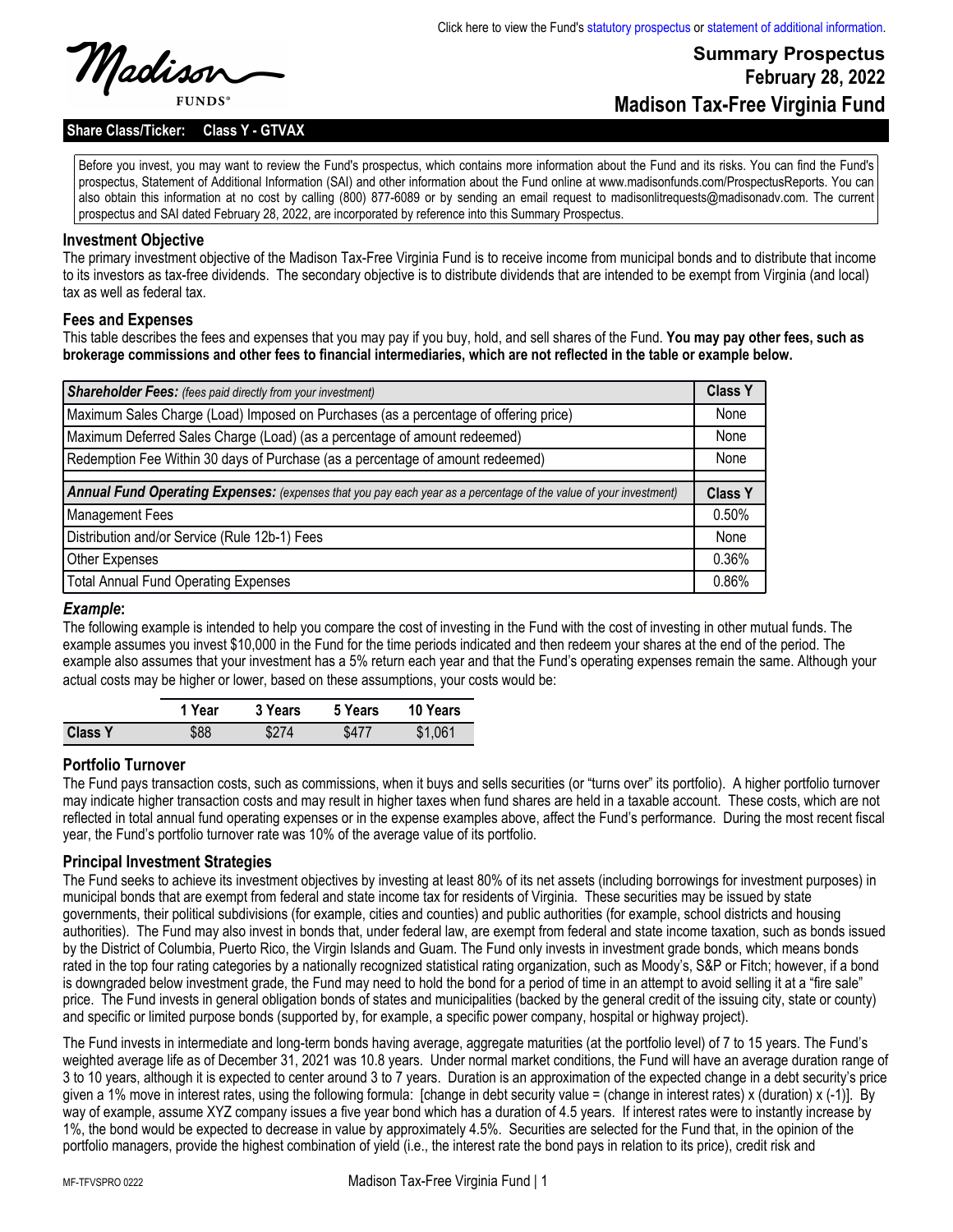diversification. To a lesser extent, consideration is also given as to whether a particular bond may increase in value from its price at the time of purchase. The Fund generally holds 50-75 individual securities in its portfolio at any given time. This reflects the belief of the Fund's investment adviser, Madison Asset Management, LLC ("Madison"), that your money should be invested in Madison's top investment ideas, and that focusing on Madison's best investment ideas is the best way to achieve the Fund's investment objectives.

In the event Madison determines that extraordinary conditions exist (such as tax law changes or a need to adopt a defensive investment position) making it advisable to invest a larger portion of the Fund's assets in taxable investments, more than 20% and even as much as 100% of the Fund's assets could be invested in securities whose income is taxable on the federal or state level. If this situation were to occur, the Fund would not be invested in a manner designed to achieve its investment objective.

Although the Fund expects to pursue its investment objective utilizing its principal investment strategies regardless of market conditions, the Fund may invest up to 100% in tax-free money market instruments. To the extent the Fund engages in this temporary defensive position, the Fund's ability to achieve its investment objectives may be diminished.

### **Principal Risks**

The specific risks of owning the Fund are set forth below. You could lose money as a result of investing in the Fund. An investment in the Fund is not a deposit of a bank and is not insured or guaranteed by the Federal Deposit Insurance Corporation or any other government agency, entity or person. The Fund's share price and total return will fluctuate. You should consider your own investment goals, time horizon and risk tolerance before investing in the Fund.

*Virginia-Specific Risks*. Particular risks to consider when investing in Virginia securities are:

- the Commonwealth must have a balanced budget;
- the Commonwealth pensions are underfunded;
- the economy of the Commonwealth bears heavy exposure to defense contracting;
- Virginians rely heavily on federal government and technology sector employment; and
- a single-term governorship may result in volatile financial policies and management.

*Legislative Risk.* Municipal bonds pay lower rates of interest than comparable corporate bonds because of the tax-free nature of their interest payments. If the tax-free status of municipal securities is altered or eliminated by an act of Congress or the legislature of any particular state, the value of the affected bonds will drop. This is because their low interest payments will be less competitive with other taxable bonds.

*Risks of General Obligation versus Limited Purpose Bonds*. General obligation bonds are backed by the unlimited taxing powers of the municipality issuing the bonds. Limited purpose bonds or "limited tax general obligation bonds" are more risky because the pledged tax revenues backing the bonds are limited to revenue sources and maximum property tax millage amounts. For example, a bond issued by the Commonwealth of Virginia has an unlimited tax pledge backing the debt service, while a bond issued for Arlington, Virginia Public School system has a limited revenue source which is property taxes in the district.

*Interest Rate Risk*. As with most income funds, the Fund is subject to interest rate risk, which is the risk that the value of your investment will fluctuate with changes in interest rates. Typically, a rise in interest rates causes a decline in the market value of income bearing securities. When interest rates rise, bond prices fall; generally, the longer the bond's maturity, the more sensitive it is to this risk.

*Call Risk.* If a bond issuer "calls" a bond held by the Fund (i.e., pays it off at a specified price before it matures), the Fund could have to reinvest the proceeds at a lower interest rate. It may also experience a loss if the bond is called at a price lower than what the Fund paid for the bond.

*Risk of Default.* Although Madison monitors the condition of bond issuers, it is still possible that unexpected events could cause the issuer to be unable to pay either principal or interest on its bond. This could cause the bond to go into default and lose value. Some federal agency securities are not backed by the full faith and credit of the United States, so in the event of default, the Fund would have to look to the agency issuing the bond for ultimate repayment.

*Liquidity Risk*. The Fund is also subject to liquidity risk, which means there may be little or no trading activity for the debt securities in which the Fund invests, and that may make it difficult for the Fund to value accurately and/or sell those securities. In addition, liquid debt securities in which the Fund invests are subject to the risk that during certain periods their liquidity will shrink or disappear suddenly and without warning as a result of adverse economic, regulatory or market conditions, or adverse investor perceptions. If the Fund experiences rapid, large redemptions during a period in which a substantial portion of its debt securities are illiquid, the Fund may be forced to sell those securities at a discount, which could result in significant fund and shareholder losses. Liquidity risk may be higher for this Fund than those of income funds that hold U.S. government securities as part of their portfolios because the liquidity of U.S. government securities has historically continued in times of recent market stress. This Fund normally holds few or no U.S. government securities.

*Capital Gains Tax-Related Risk*. While dividend income is expected to be tax-free, fund shareholders can recognize taxable income in two ways: (1) if you sell your shares at a price that is higher than when you bought them, you will have a taxable capital gain; on the other hand, if you sell your shares at a price that is lower than the price when you bought them, you will have a capital loss; and (2) in the event the Fund sells more securities at prices higher than when they were bought by the Fund, the Fund may pass through the profit it makes from these transactions by making a taxable capital gain distribution.

*Alternative Minimum Tax (AMT) Risk.* In addition to possible taxable capital gain distributions, certain bonds owned by the Fund generate income that is subject to the federal AMT. The interest on these "private activity" bonds could become subject to AMT if you are a taxpayer that meets the AMT criteria. If you are subject to AMT, you will be required to add any income attributable to these bonds (as reported by the Fund annually) to other so-called "tax preference items" to determine possible liability for AMT. Income from AMT bonds may not exceed 20% of the Fund's net income.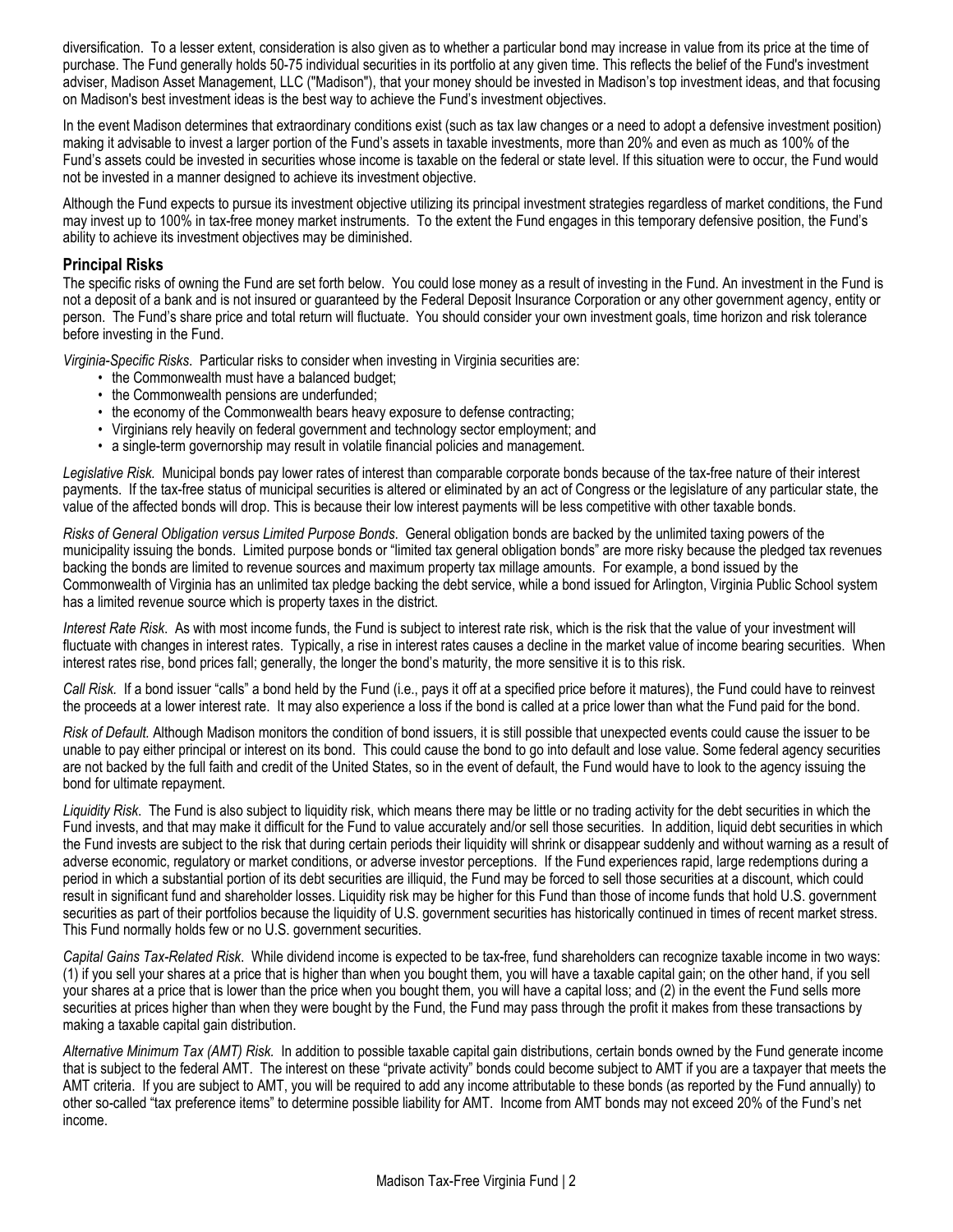# **Performance**

The following bar chart and table provide some indication of the risks of investing in the Fund. The bar chart shows how the Fund's investment results have varied from year to year. The table shows the Fund's average annual total returns for various periods compared to a broad measure of market performance. The Fund's past performance (before and after taxes) is not necessarily an indication of its future performance. Updated performance information current to the most recent month end is available at no cost by visiting www.madisonfunds.com or by calling 1-800-877-6089.

# **Calendar Year Total Returns for Class Y Shares**



| Highest/Lowest quarter end results<br>during this period were: |         |          |  |  |  |
|----------------------------------------------------------------|---------|----------|--|--|--|
| Highest:                                                       | 2Q 2020 | 2.48%    |  |  |  |
| Lowest:                                                        | 2Q 2013 | $-3.18%$ |  |  |  |

#### **Average Annual Total Returns For Periods Ended December 31, 2021**

|                                                                                                                                         |                                                             | 1 Year   | 5 Years | 10 Years |
|-----------------------------------------------------------------------------------------------------------------------------------------|-------------------------------------------------------------|----------|---------|----------|
| <b>Class Y Shares –</b>                                                                                                                 | Return Before Taxes                                         | $-0.24%$ | 2.60%   | 2.35%    |
|                                                                                                                                         | Return After Taxes on Distributions                         | $-0.31%$ | 2.58%   | 2.13%    |
|                                                                                                                                         | Return After Taxes on Distributions and Sale of Fund Shares | $0.55\%$ | 2.44%   | 2.18%    |
| <b>ICE BofA 1-22 Year U.S. Municipal Securities Index (reflects no deduction for sales charges, account fees,</b><br>expenses or taxes) |                                                             | 1.23%    | 3.73%   | 3.33%    |

After-tax returns are calculated using the highest historical individual federal marginal income tax rates and do not reflect the impact of state and local taxes. Actual after-tax returns depend on an investor's tax situation and may differ from those shown, and after-tax returns shown are not relevant to investors who hold their fund shares through tax-deferred arrangements, such as 401(k) plans or individual retirement accounts. Returns after taxes on distributions and sale of fund shares may be higher than other returns for the same period due to the tax benefit of realizing a capital loss on the sale of fund shares.

### **Portfolio Management**

The investment adviser to the Fund is Madison Asset Management, LLC. Mike Peters, CFA (Vice President, Portfolio Manager) and Jeffrey Matthias, CFA (Vice President, Portfolio Manager) co-manage the Fund. Mr. Peters has served in this capacity since February 1997 and Mr. Matthias has served in this capacity since February 2016.

### **Purchase and Sale of Fund Shares**

The minimum investment amount to establish an account in Class Y shares is normally \$1,000 for non-retirement accounts and \$500 for individual retirement and education savings accounts, and the minimum to add to an account is \$50. For an account established with an automatic investment plan the minimum is \$50 per month to establish or add to an account.

The Fund will waive the minimum investment requirements for certain employee benefit plans and for certain financial intermediaries that submit orders on behalf of their customers, although the intermediaries may impose their own minimum investment requirements. The Fund may also reduce or waive the minimum investment requirements under certain circumstances and on a case-by-case basis if deemed to be in the best interest of the Fund.

You may generally purchase, exchange or redeem shares of the Fund on any day the New York Stock Exchange (NYSE) is open for business by written request (Madison Funds, P.O. Box 219083, Kansas City, MO 64121-9083), by telephone (1-800-877-6089), by contacting your financial professional, by wire (purchases only) or, with respect to purchases and exchanges, online at www.madisonfunds.com. Requests must be received in good order by the Fund or its transfer agent prior to the close of regular trading of the NYSE in order to receive that day's net asset value.Investors wishing to purchase or redeem shares through a broker-dealer or other financial intermediary should contact the broker-dealer or financial intermediary to learn how to place an order.